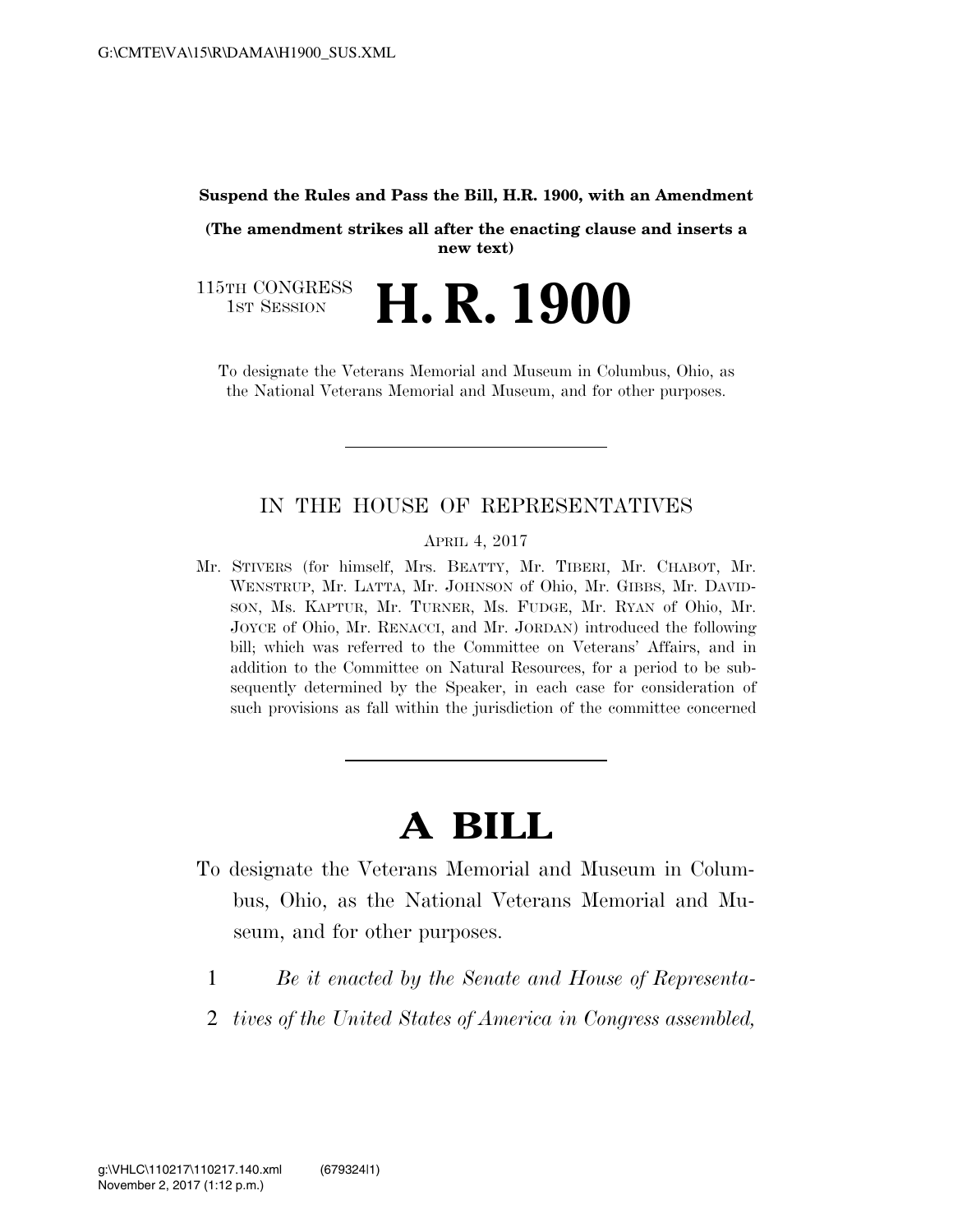### **SECTION 1. SHORT TITLE.**

 This Act may be cited as the ''National Veterans Me-morial and Museum Act''.

# **SEC. 2. DESIGNATION OF NATIONAL VETERANS MEMORIAL**

# **AND MUSEUM.**

 (a) DESIGNATION.—Subject to the condition de- scribed in subsection (b), the memorial and museum that is, as of the date of the enactment of this Act, being con- structed on an approximately 7-acre area on West Broad Street, Columbus, Ohio, bounded by the Scioto River and the Scioto Greenway, shall be designated as the ''National Veterans Memorial and Museum''.

 (b) WITHDRAWAL OF DESIGNATION.—The designa- tion under subsection (a) may be withdrawn no earlier than five years after the date on which the museum opens the public, pursuant to an Act of Congress, if the progress and operation of the museum are found to be unsatisfac-tory based on the report submitted under subsection (c).

(c) REPORT TO CONGRESS.—

20 (1) IN GENERAL.—As a condition of the des- ignation under subsection (a), the director of the memorial and museum described in that subsection shall submit to Congress a report on the memorial and museum by not later than the date specified in paragraph (2). Such report shall include each of the following: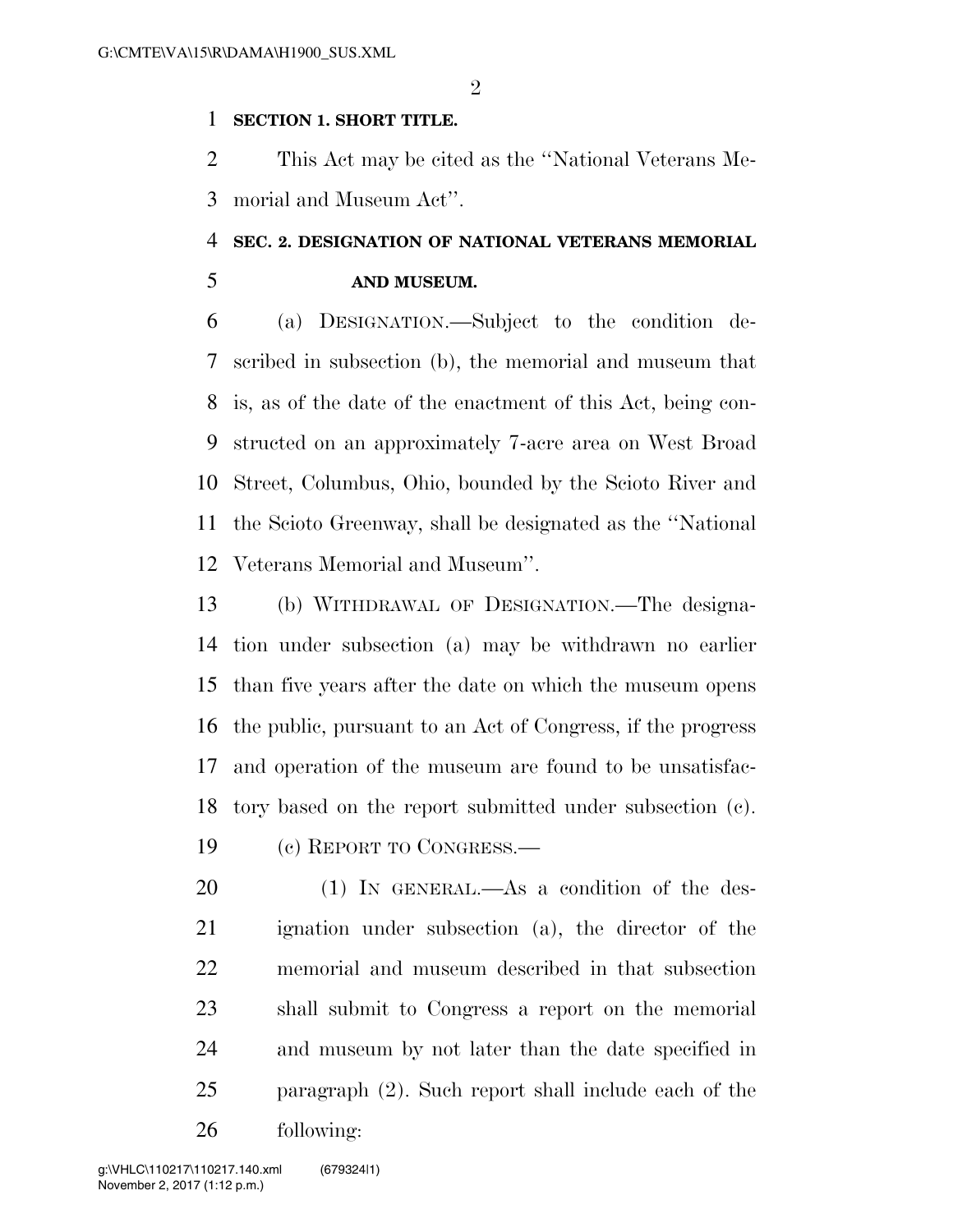| $\mathbf{1}$   | (A) The projected budget for the memorial              |
|----------------|--------------------------------------------------------|
| $\overline{2}$ | and museum for the five-year period beginning          |
| 3              | on the date the memorial and museum is ex-             |
| $\overline{4}$ | pected to open to the public.                          |
| 5              | (B) A description of the outreach con-                 |
| 6              | ducted by the memorial and museum to vet-              |
| 7              | erans across the United States to receive input        |
| 8              | about the design and contents of the memorial          |
| 9              | and museum.                                            |
| 10             | (C) A description of the process by which              |
| 11             | decisions are made about the contents of the ex-       |
| 12             | hibits displayed at the memorial and museum.           |
| 13             | (D) A description of the organizational                |
| 14             | structure of the memorial and museum.                  |
| 15             | (E) A copy of the bylaws and rules of the              |
| 16             | memorial and museum.                                   |
| 17             | (F) A list of any organizations or entities            |
| 18             | that have accredited the memorial and museum.          |
| 19             | (2) DEADLINE FOR REPORT.—The date speci-               |
| 20             | fied in this paragraph is the earlier of the following |
| 21             | dates:                                                 |
| 22             | (A) The date that is 90 days after the date            |
| 23             | of the enactment of this Act.                          |